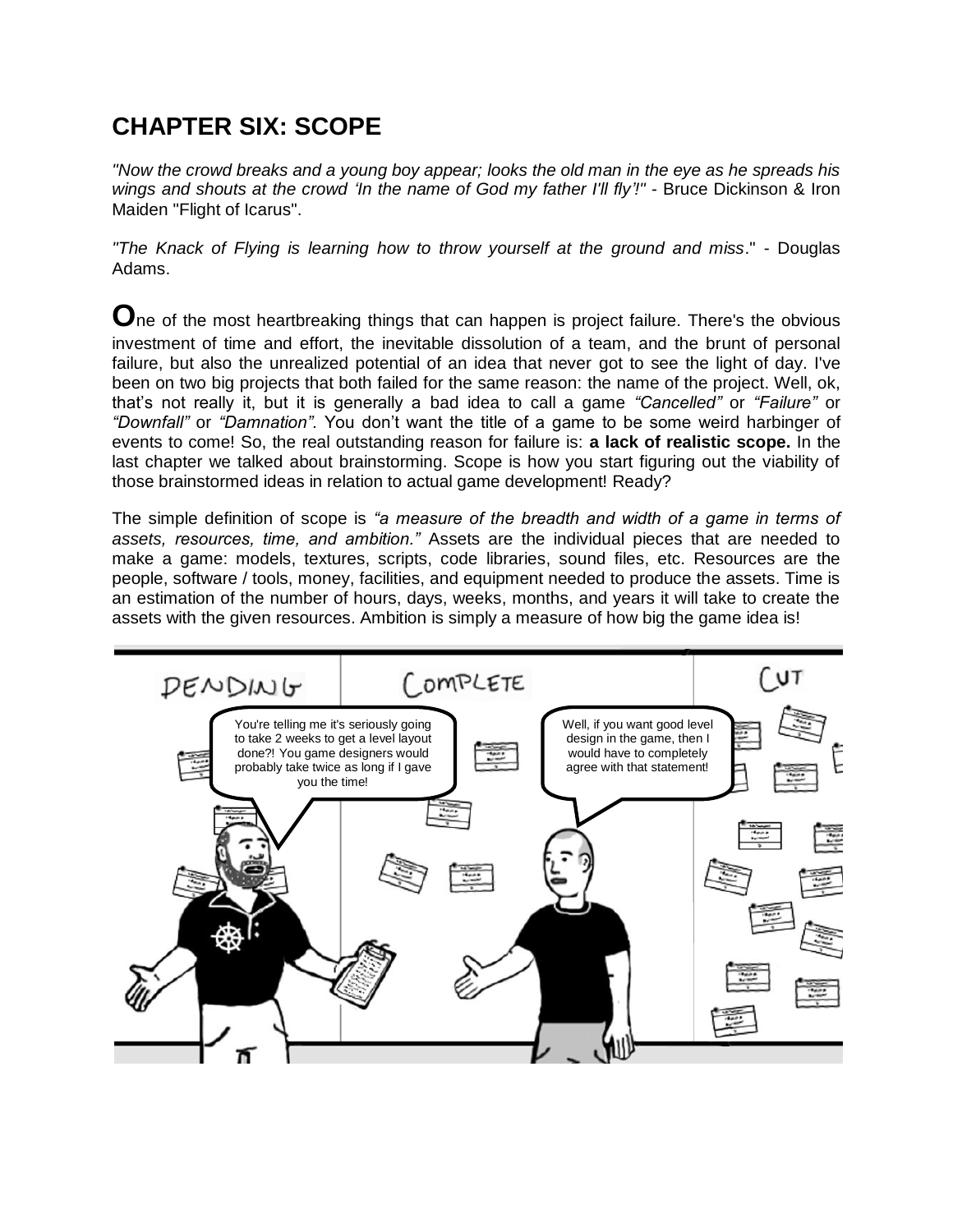## **What Happened to Apocalypse?**

Alright, how about a good example of scope problems leading to a project's cancellation?

In 1997, I was hired by Activision to work on an in-house project called Apocalypse. This was my first next generation title (PlayStation and Saturn at the time), my first credited work as an actual game designer, my first exposure to 3D game design<sup>1</sup>, and the first project I'd worked on that had a schedule longer than six or seven months! The Apocalypse design / art pit was a mish mash of homemade cube walls, couches, desks, and some bunk beds set in a premium corner office on the tenth floor of the Wells Fargo Center in Santa Monica, California. From our office windows, we had a beautiful view of everything east of highway 405 and north up into the Sepulveda Pass where the new Getty Center<sup>2</sup> museum was being built. I was one of four designers on the project and I had sole ownership of a factory-based level with massive machines and molten metal! To say I was excited would be a huge understatement!



*"The Apocalypse world is not a friendly one. You, as Trey Kincaid, must fight your way through sewers, factories, and*  rooftops (to name a few) in your journey to defeat the Reverend. Of course, to defeat this barbarian you must defeat *his Four Horsemen: Death, Plague, War, and the Beast. The key to successfully completing each level is simple - kill everyone and everything that's out to get you."* - Story synopsis from the Apocalypse game manual.

The original version of Apocalypse (not the one released) was a single player shooter with Robotron-style shooting mechanics (left stick moves, right stick shoots), sprawling apocalyptic levels, giant bosses (the Four Horsemen of the Apocalypse), an epic storyline (a battle between religion and technology brings on the end of the world!), and Bruce Willis starring as your AI companion! Bruce Willis? What?! One of the big selling points of the game was Hollywood action hero Bruce Willis. At the time, he was the biggest action star in the world with three successful Die Hard movies under his belt and this was going to be the first next generation title starring an actual major league actor! It was an ambitious and expensive selling point for the game which cost Activision more than \$1.2 million for the rights to use Bruce's voice and  $like$ ness! $3$ 

 $1$  I actually fibbed during my interview and said that I knew 3D Studio Max! Before I started the job, I managed to find

a copy of the manual and read it cover to cover so that I at least knew my way around the software.<br><sup>2</sup> The Getty Center is a beautiful art museum founded by oilman J. Paul Getty. The museum cost \$1.3 billion dollars to build!<br><sup>3</sup> "Davet

<sup>&</sup>quot;Paystation" by Geoff Keighley. Entertainment Weekly - March 5, 2004.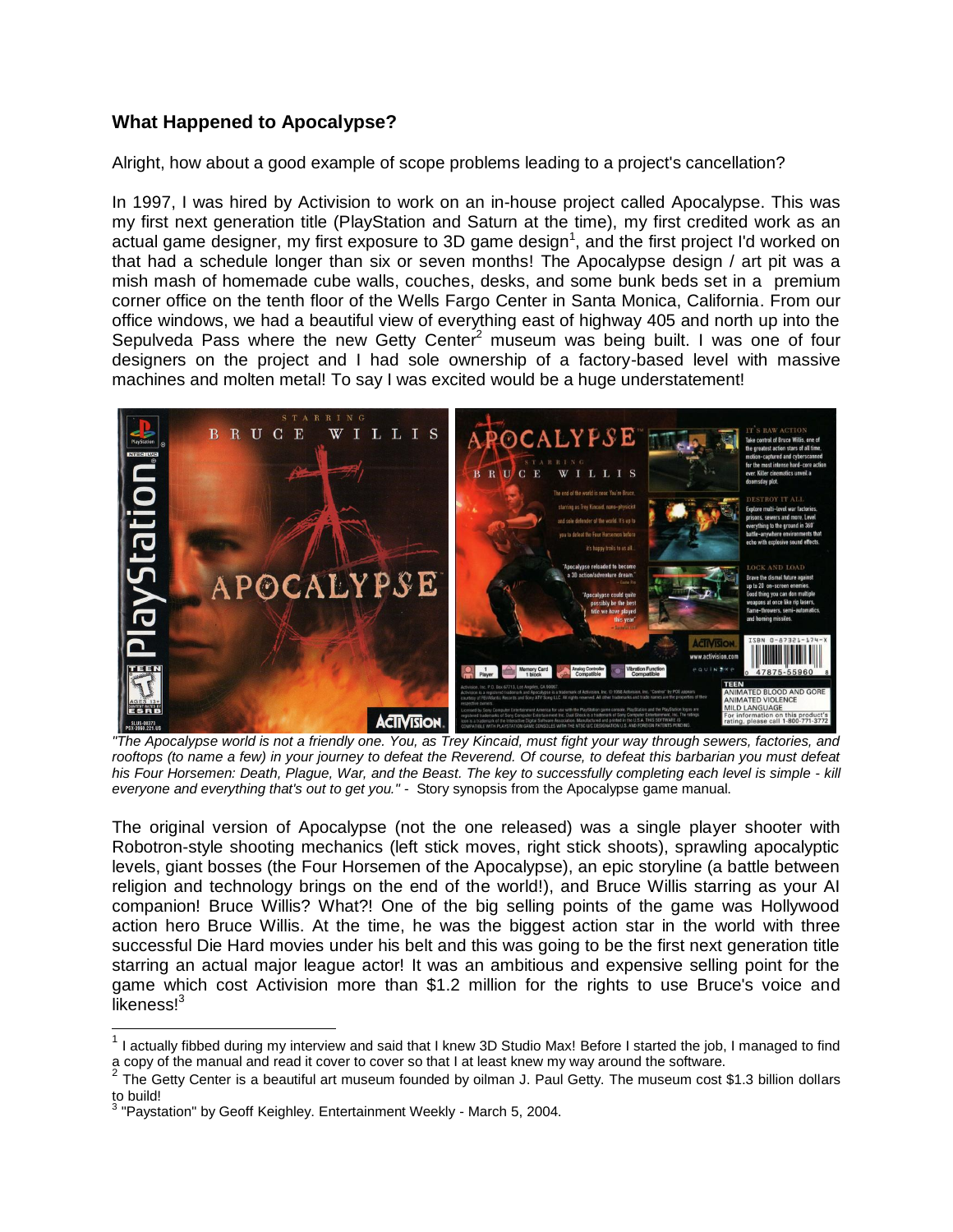

Do you remember a NES game called the Adventures of Gilligan's Island? Probably not. Bandai released the game in 1990; late in the life cycle of the NES and some 20 years after the cancellation of the television show the game was based on. One of the game's biggest features was an AI version of Gilligan who the player had to keep out of harm's way during each of the game's episodes. Unfortunately, this pixel-y little Bob Denver sprite had a bad habit of exhibiting unpredictable and very gameplay-unfriendly behavior like pathing into holes and getting stuck on collision!

Over the course of Apocalypse's development, leading up to its eventual cancellation, the team ran into three core problems related to scope: design, core technology, and artificial intelligence. Maybe if we'd taken a better look at games like Gilligan's Island we could have avoided some of these problems?

- **Design:** most of the preproduction cycle was spent creating a very rough vertical slice of gameplay as a proof of concept and writing the equivalent of a screenplay for the story instead of planning out the entire design of the game. This wasn't some heinous misstep on the part of the preproduction team<sup>4</sup>, but a necessity in getting the game green lit and funded for full development. Unfortunately, this left the team stranded with a bare bones prototype of the gameplay, but no structure for the rest of the game when actual production started. Instead of having a finite set of tasks needed to take the project to completion, the design department ended up pursuing a constantly moving target which was dictated from the top of the company down instead of from the development team up. Additionally, core gameplay mechanics were not prototyped and production started with key features like the A.I. either incomplete or missing altogether.
- **Core Technology and tools:** the original PlayStation was able to push polygons in the 10's of thousands and maybe a hundred thousand or so depending on the power of the game engine and which PlayStation resolution mode<sup>5</sup> was being used. In the case of Apocalypse, the core engine technology (specifically the graphics rendering) wasn't powerful enough to push the polygons necessary to create realistic characters and large, vibrant environments. Keep in mind that games that involve multiple players usually require at least 50% more level layout space than strictly single player games. This is due to the fact that multiple

 $4$  Preproduction teams are usually small groups consisting of the leads and production staff.

<sup>&</sup>lt;sup>5</sup> The original PlayStation had multiple interlaced and non-interlaced resolution modes that ranged from 256 X 240 pixels up to 640 X 480.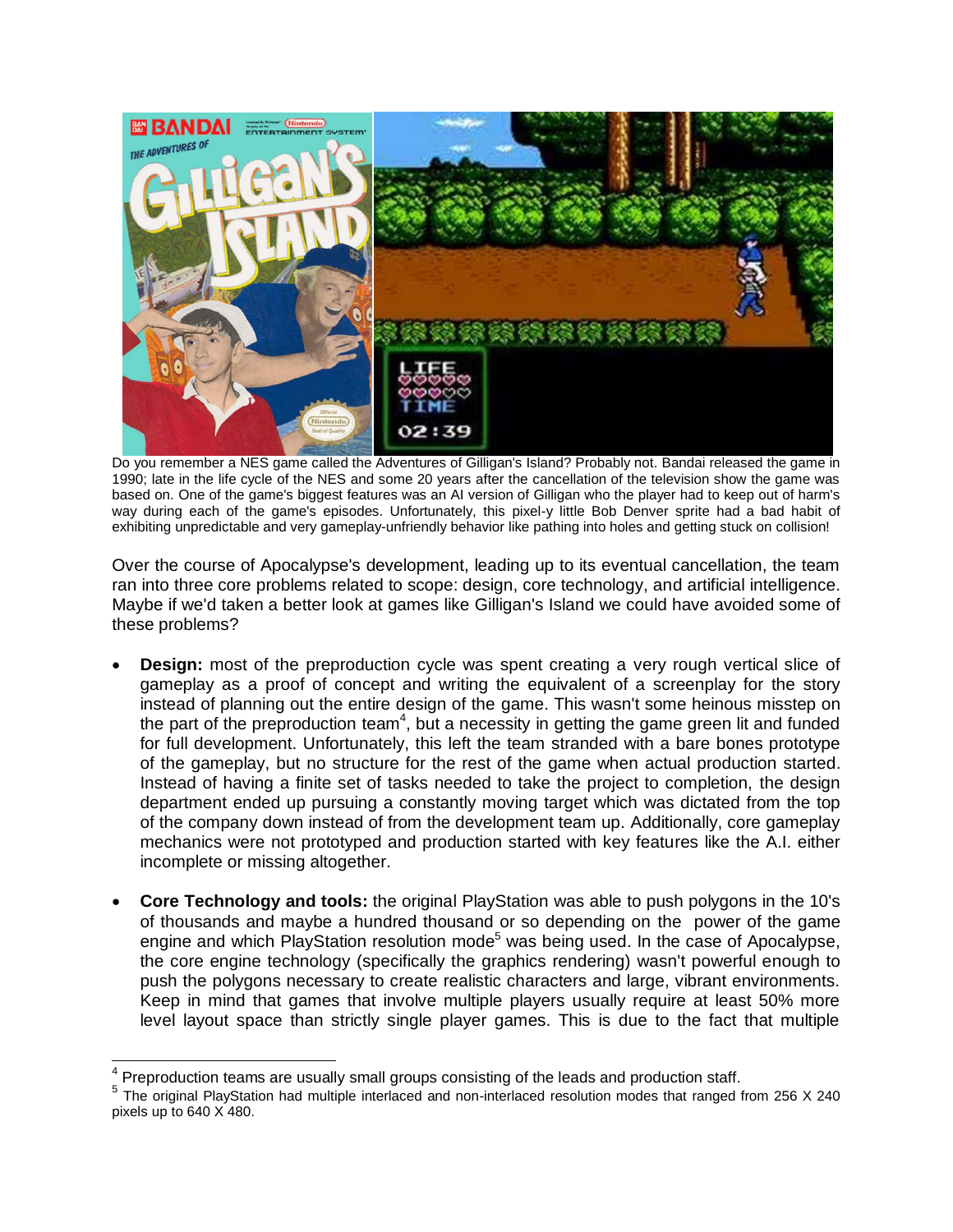characters need more room to move around each other. Other limitations to gameplay were imposed by severely limited collision handling (only about 10 flat planes of collision were available at a time), a low cap on enemy spawns, and a lack of tools for quickly prototyping and iterating on any of the gameplay mechanics. These days, many developers opt to use third party solutions for a lot of these issues (Havok, NavPower, etc.) or go with complete third party engines like Unreal or Unity. At the time, Activision had a lot of experience with PC-based technology (used to create titles like Mech Warrior and Interstate 76), but newer consoles had to have largely unproven technology built from the ground up.



The original version with the player + Bruce. The commercial release with just Bruce.

 **Artificial Intelligence:** Trey Kincaid (Bruce Willis' character) and our entire rogues' gallery of enemies never progressed past simple point to point navigation and a handful of scripted behaviors (like pulling on levers to open doors) which more often than not resulted in lots of running infinitely into walls and spinning in place while yelling for cover. Enemies had very simple run and gun<sup>6</sup> behaviors, but design was severely limited by only being able to have 3 or 4 on screen at a time. Workable solutions to these problems were never found despite many admirable attempts. Later on in the book when we cover AI and combat, you'll quickly see that it takes a considerable amount of work to make decent AI.



 $<sup>6</sup>$  "Run and gun" describes games where players and enemies are constantly in motion with an emphasis on</sup> shooting.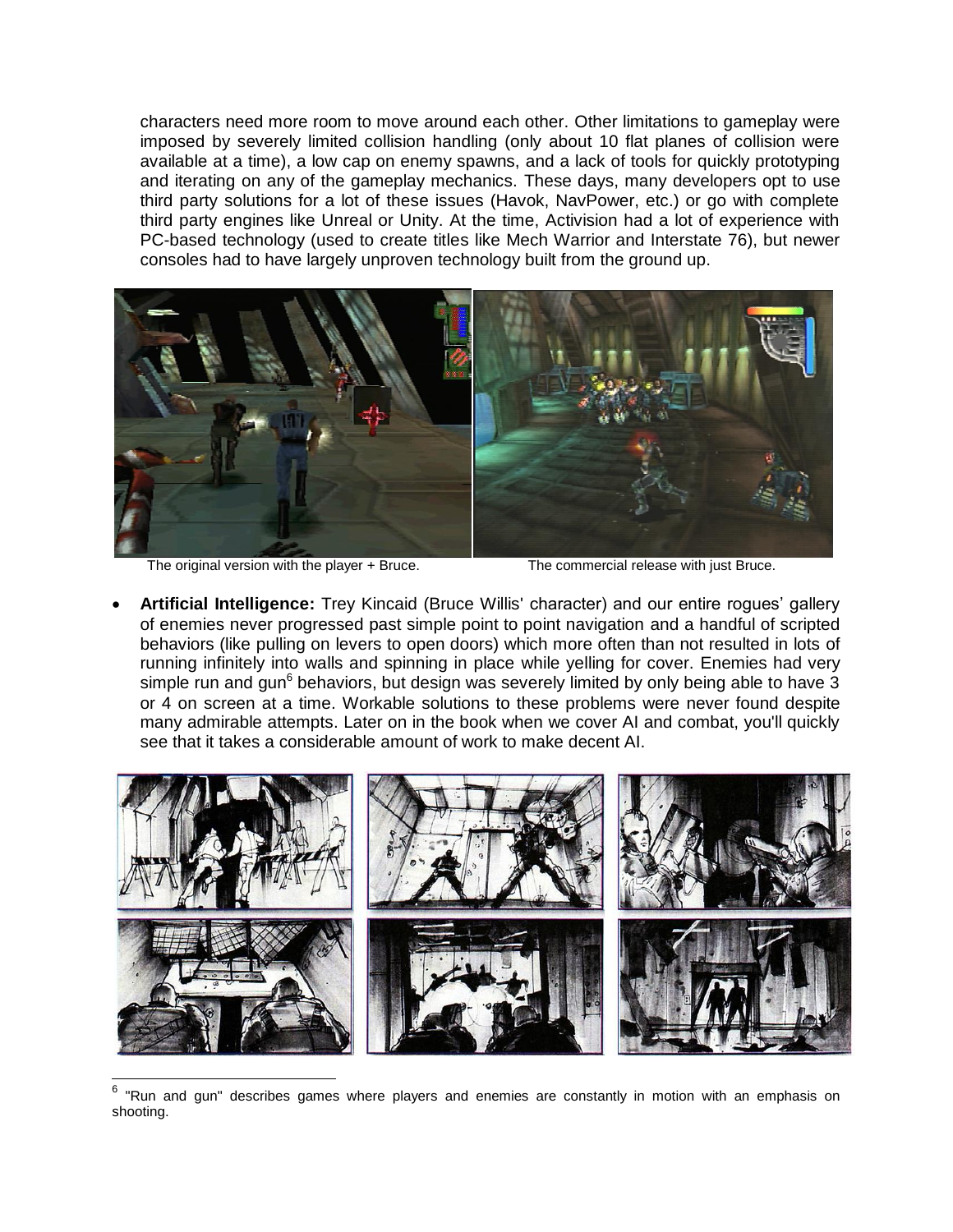As you can see, our scope problems were based on the fact that we didn't have a solid design or the technology to create the game no matter which direction it went! At the 1997 E3 in Atlanta, Georgia, we were in for an unforeseen surprise which marked the start of the end of this version of Apocalypse. In addition to the Activision booth, our game was featured as a third party title in the Sony PlayStation booth. However, next to our game was a strikingly similar game called One.  $ASCs<sup>7</sup>$  One was basically the game we were trying to make, but with a lot more polish and no AI partner.



Apocalypse is on the left and One is on the right. At the 1997 E3, the Sony PlayStation booth had both games demoing right next to each other. Both demos took place on dense, urban rooftops with nearly identical gameplay. When Apocalypse was eventually released, the final version was nearly identical to One!

Apocalypse is a picture perfect example of scope problems eventually killing a project. Based on everything that went wrong with the project, you can see that scope is equal parts planning, execution, and anticipating problems that will require some adjustment of plans. When one or more of these things don't happen, scope can get wildly out of hand and result in too many features and too little time or not enough features and too little time!

In most cases, there's very little that a single team member can do about this situation unless you help effect change from within. The first thing to do is go around and talk to other people to help form a consensus on whether there actually is a problem or not. As a somewhat junior designer at the time, this was difficult for me to do since I'd never been in a situation like this one before, so I made sure I'd thought of some solutions to take around with me. I talked to my lead, my producer, and my creative director, but they were under a great deal of pressure from executives above them and most likely feared the repercussions of any large changes in plans (whether good or bad). I finally went all the way to the top with a plan for fixing the game....

<sup>&</sup>lt;sup>7</sup> ASC (American Softworks Corporation) was the publisher of the first Grand Theft Auto game in 1997!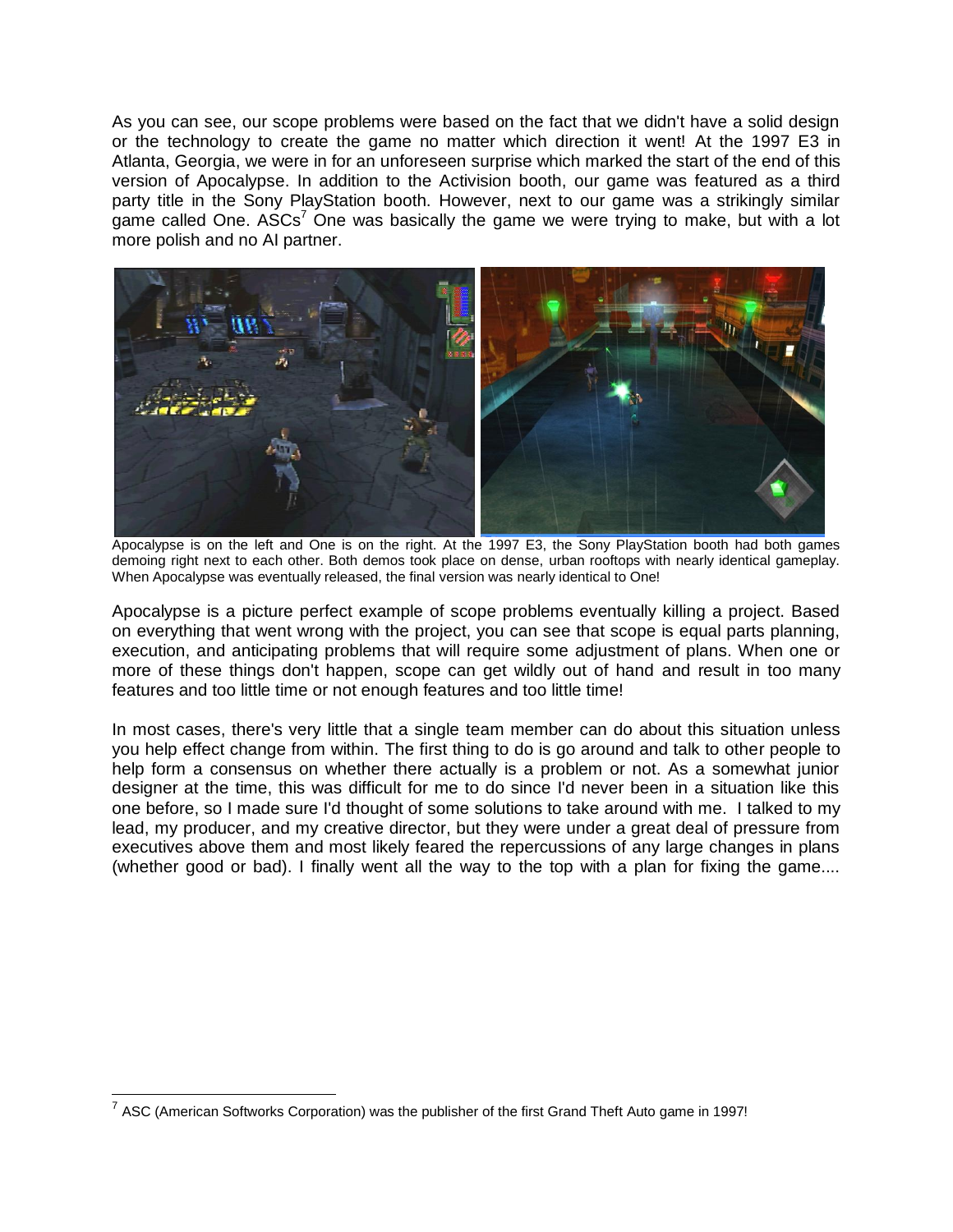

The vice president of console development was a nice guy and I certainly appreciated him taking the time to listen to me and talk to me honestly about the project, but he also had a job to do whether I ultimately liked his answer or not. In retrospect, unless the team had been given another year to work on the game (which would not have made financial sense), there was no way my proposed changes would have come to fruition.

After the original internal team at Activision failed to deliver the game that was promised, the project was handed over to an external developer, Neversoft, who finished the game with Bruce as the only playable character and then built the successful Tony Hawk franchise on the same technology! According to developer Jamie Fristrom (in regards to the Dreamcast port of Tony Hawk), the *"code base was a hybrid of C and C++ code, originally written for Apocalypse, with a lot of Assembly for the renderer and some Assembly for the physics. Apocalypse was a Playstation game featuring Bruce Willis, which, we learned, is why in Tony Hawk the code for the classes of skaters is called "CBruce*." 8

### **Formulation**

Thinking about the scope problems with Apocalypse still causes me to lose sleep. I have recurring nightmares where I'm talking to the vice president and I'm only wearing a yellow thong or another one where I'm running in place shouting "ALRIGHT, LET'S GO!" while endless waves of enemies steadily drive the frame rate down to one frame per second!

Formulation is the process of transitioning an idea or group of ideas into more formal relationships and structures. It's one of the last, very important steps of the preproduction process before prototyping and development begin! In life, we formulate ideas every day. Where are we going for lunch? Which party are we going to this weekend? Where are we going on vacation next? Formulation is generally based on experience with a previous game's development or experiences with similar ideas from other games. There are basically three approaches to formulating an idea:

 8 "Postmortem: Tony Hawk's Pro Skater (Dreamcast)" by Jamie Fristrom. Gamasutra - June 28, 2000.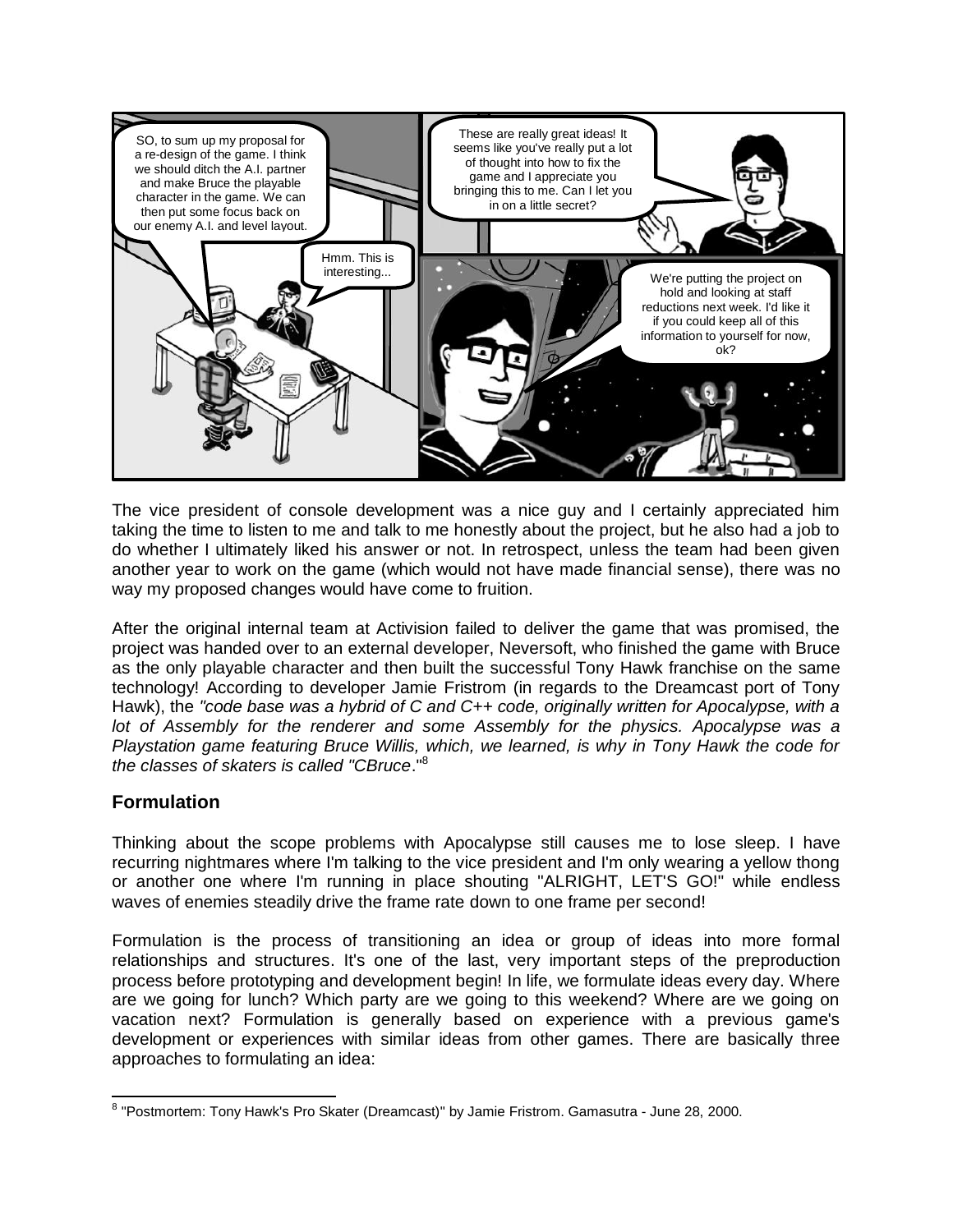- Creating a brand new idea *"Hey, I have a great idea for a new player weapon that allows you to pick up large objects and throw them!"* OK, so Half Life 2 and Dead Space already did this, but perhaps it's a new idea within the context of your game idea? This is perhaps going to be a key feature of the gameplay, so it needs to be a primary scope concern especially if there are a lot of brand new ideas!
- Modifying an existing idea *"That's a great idea! How about if we add the ability to charge those objects so that they explode when thrown?"* Again, not a new idea, but the scope is a little more reasonable because you're most likely taking an existing idea within the game and modifying it. In this case, exploding objects are probably going to be a class of object that will cover a variety of gameplay mechanics: exploding barrels, grenades, selfdestructing robots, buildings blowing up, etc.
- Extending an idea as a creative solution *"There's a puzzle that involves a switch on the far side of a pit that the player can't get to. We can use the weapon to launch an item at the switch."* An easy win when it comes to scope is leveraging one idea to work within a variety of different gameplay contexts. This cuts down on special cases which are gameplay mechanics that take a lot of time and resources to develop, but only appear once in a game.



In Tomb Raider Legend, a fully functional forklift ended up in King Arthur's Tomb and was definitely a special case gameplay mechanic. In effect, the forklift was basically just a different way to move crates around and open doors which could have been done much more cheaply with existing mechanics or less complicated puzzles. The forklift met with an unceremonious end when it fell into an abyss during a poorly done quick time event.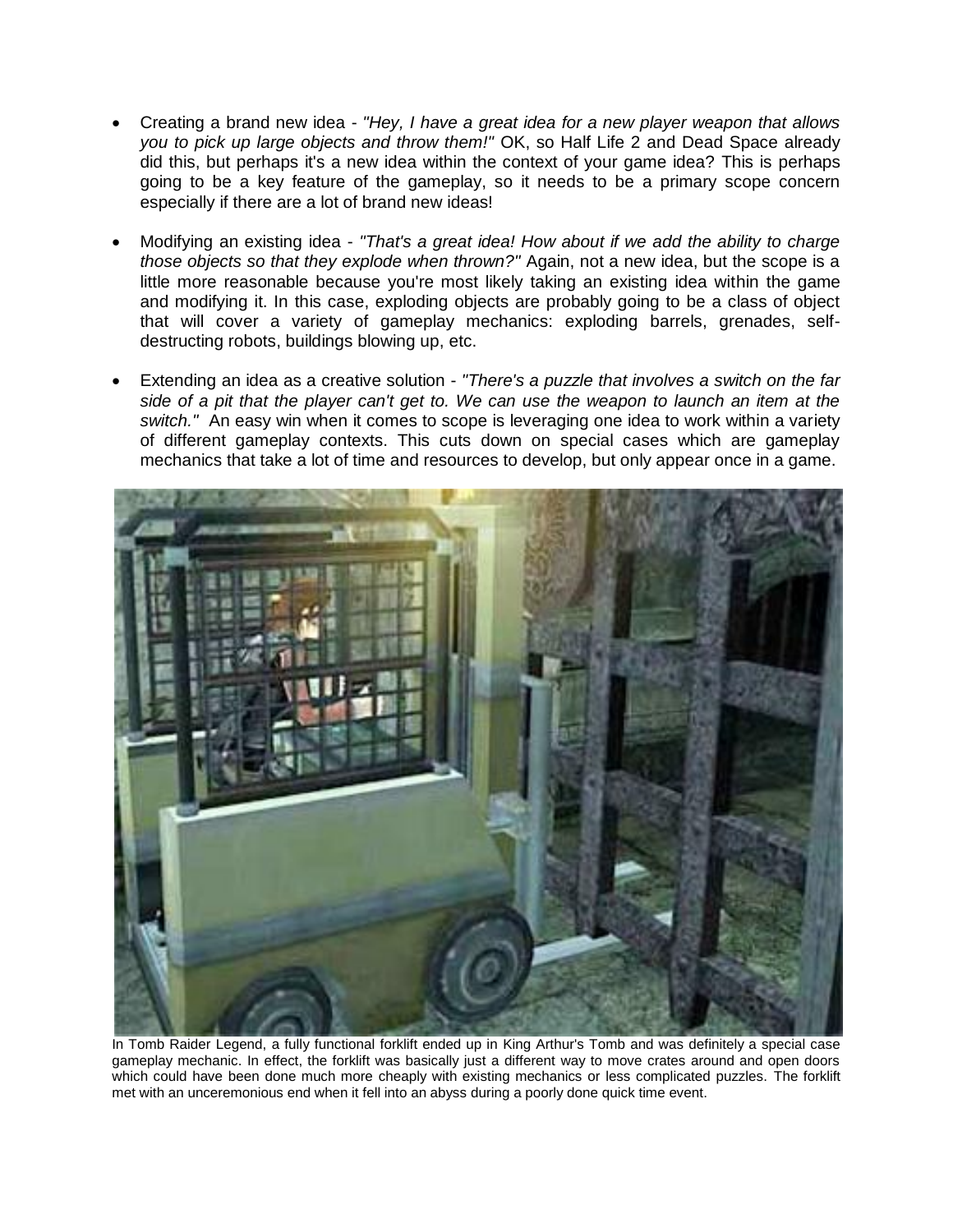#### **Scope Exercise**

Let's look at a simple exercise in scoping and formulation. Here's how it works. Go through each category and pick the answer that most suits your idea. Each answer is assigned a numerical value. When you've finished answering all of the questions, add up all your numbers. If you don't necessarily understand some of the answers, come back to this exercise later once you've read through the rest of the book and it will totally make sense. Ready?

**Originality:** original ideas can be great because they are new and potentially innovative! Original ideas can also be incredibly difficult because there is no precedent set and they can be difficult to communicate and execute!

- You discover that the idea actually has been done before, but poorly. -1
- True inspiration strikes! You discover that the idea has never been done before. 0
- You find that a similar idea has been done many times before and quite well. +1

**Communication:** do people understand your idea? If nobody understands the idea, then it needs refinement and you should go back to the formulation or even brainstorming stages. If a good group of people understand it, then the scope is probably reasonable!

- You explain your idea, but nobody understands it. -1
- Most everyone shakes their head in confusion, but one person seems to get your idea! 0
- Your presentation goes fantastic and everybody understands your idea! +1

**Time Estimate:** for the sake of argument (and this exercise), let's say you ask various people on your team to give you a time estimate and they come back to you with a week to prototype your idea. It's a tight schedule, so time is a critical factor!

- At the end of the week, you discover you're going to need more time. -1
- $+$  At the end of the week, you have a working prototype to move forward with. 0
- Miraculously, the prototype comes together in only a few days! +1

**Overlap:** does the idea overlap with any other idea in functionality, appearance, implementation (the way it gets into the game), etc.? Remember, it's always a great idea to find some overlap with other ideas!

- The idea is completely unique and requires all new assets. -1
- + The idea has overlap with one other major gameplay mechanic or system. 0
- The idea has considerable overlap with multiple gameplay mechanics and systems. +1

**Resources:** how many people will it take to see your idea to fruition? Can you do it by yourself? Do you need programmers or artists or other designers or outsourcing?

- As the idea goes into development, you realize the entire team needs to get involved. -1
- The prototype needs the lead programmer, gameplay programmer, a visual effects artist, and a couple of modelers to create. 0
- The idea will work with only your gameplay programmer and modeler's involvement. +1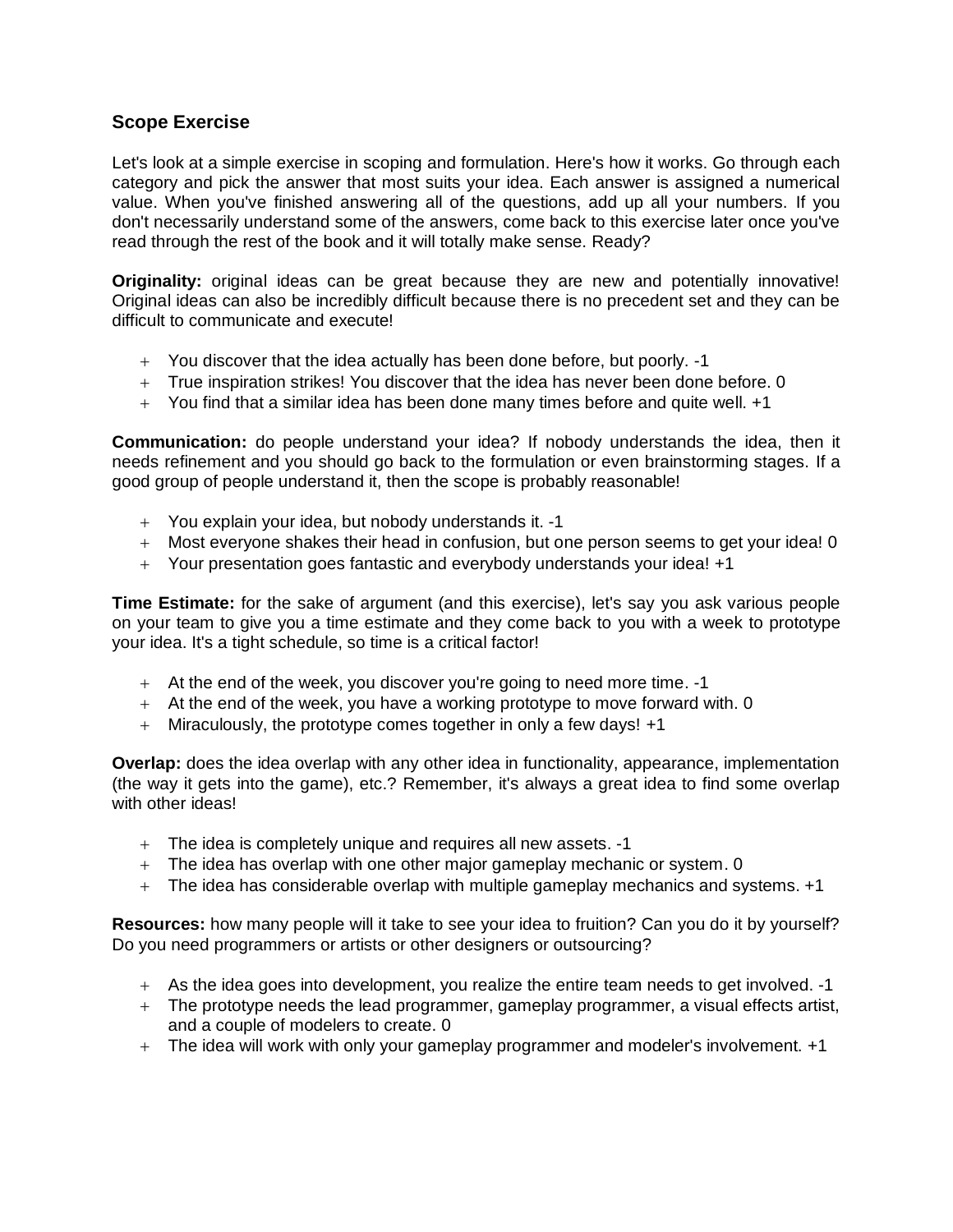OK, time to add your numbers and see where you're at in relation to scope. A -5 is really bad due to a combination of all the factors above. Think about it. You have an idea that's never been done before and nobody seems to understand it (although you expect them to work on it) and it will take an unknown amount of time to do it with no benefit for any other gameplay elements. Ouch!! A 0 indicates an idea that has a good chance of succeeding with some minimal amount of risk. In other words, pretty much par for the course in the video game industry! A +5 is a near miracle that happens when the planets align and the team is all perfectly rested and all the technology for the game is perfect and bug-free....

### **Scope Reductions**

Every game goes through some degree of scope reduction. There are times when it's absolutely crucial because the project is running out of time or resources or a feature just doesn't work. There are other times when it's a preemptive cut to account for an imbalance in the amount of content in the game. There are also times when cuts to scope are ill advised or even unnecessary. How about some examples of all of these?

**Project Snowblind:** some creative directors are inspirational leaders while others are like house guests who stay a little too long, cause arguments among the roommates, and leave the place a mess on their way out. The Project Snowblind creative director probably had the best of intentions, but his design decisions mostly seemed arbitrary because he rarely discussed any of them with the design team before acting on them. In relation to scope, he made two decisions that weren't great for the project. The first was cutting the number of different levels, but not the total number of levels in the game. Because of this, the player ended up having to revisit one of the least interesting levels 4 or 5 different times with very little to distinguish between each visit. This proved to be a huge design challenge even though there was some amount of savings on the art side. The other scope cut resulted in the loss of a single tool which happened to be one of the more interesting gameplay mechanics in the game: